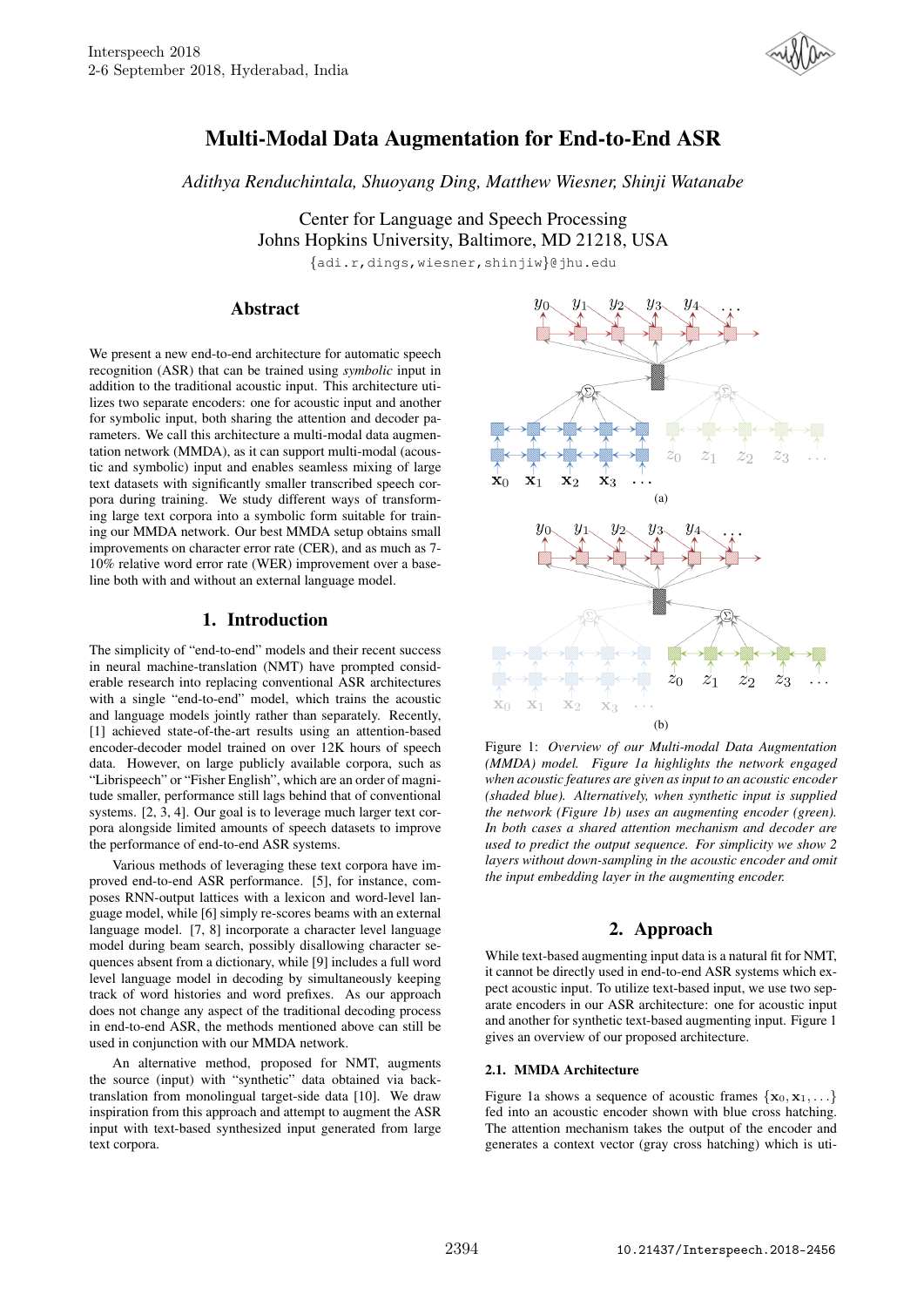Table 1: *Examples of sequences under different synthetic input generation schemes. The original text for these examples is the phrase* JOHN BLARE AND COMPANY*.*

| <b>Synthetic Input</b> | <b>Example Sequence</b>                                                                                      |  |  |
|------------------------|--------------------------------------------------------------------------------------------------------------|--|--|
| Charstream             | JOHNBLAREANDCOMPANY                                                                                          |  |  |
| Phonestream            | JH AA1 N R L EH1 R AE1 N D K<br>AH1 M P AH0 N TY0                                                            |  |  |
| Rep-Phonestream        | JH JH JH AA1 AA1 AA1 AA1 N<br>B L L L EH1 R AE1 AE1 AE1 N D K K K AH1<br>AH1 M M P AHO AHO AHO N TYO TYO TYO |  |  |

lized by the decoder (red cross hatching) to generate each token in the output sequence  $\{y_0, y_1, \ldots\}$ . In figure 1b, the network is given a sequence of "synthetic" input tokens,  $\{z_0, z_1, \ldots\}$ , where  $z_i \in \mathcal{Z}$  and the set  $\mathcal{Z}$  is the vocabulary of the synthetic input. The size and items in  $Z$  depend on the type of synthetic input scheme used (see Table 1 for examples and Section 5.2 for more details). As the synthetic inputs are categorical, we use an input embedding layer which learns a vector representation of each symbol in  $Z$ . The vector representation is then fed into an augmenting encoder (shown in green cross hatching). Following this, the *same* attention mechanism and decoder are used to generate an output sequence. Note that some details such as the exact number of layers, down-sampling in the acoustic encoder, and the embedding layer in the augmenting encoder are omitted in Figure 1 for sake of clarity.

### 2.2. Synthetic Inputs

A desirable synthetic input should be easy to construct from plain text corpora, and should be as similar as possible to acoustic input. We propose three types of synthetic inputs that can be easily generated from text corpora and with varied similarity to acoustic inputs (see Table 1).

- 1. *Charstream*: The output character sequence is supplied as synthetic input without word boundaries.
- 2. *Phonestream*: We make use of a pronunciation lexicon to expand words into phonemes where unknown pronunciations are recovered via grapheme-to-phoneme transduction (G2P).
- 3. *Rep-Phonestream*: We explicitly model phoneme duration by repeating each phoneme such that the relative durations of phonemes to each other mimic what is observed in data (e.g. vowels last longer than stop consonants).

# 2.3. Multi-task Training

Let  $D$  be the ASR dataset, with acoustic input and character sequence output pairs  $(\mathbf{X}_j, \mathbf{y}_j)$  where  $j \in \{1, \ldots, |\mathcal{D}|\}$ . Using a text corpus S with sentences  $\mathbf{s}_k$  where  $k \in \{1, \ldots, |\mathcal{S}|\},$ we can generate synthetic inputs  $z_k = \text{syn}(s_k)$ , where syn(.) is one of the synthetic input creation schemes discussed in the previous section. Under the assumption that both  $y_j$  and  $s_k$ are sequences with the same character vocabulary and from the same language, our augmenting dataset  $A$  is comprised of training pairs  $(\mathbf{z}_k, \mathbf{s}_k)$   $k \in \{1, ..., |\mathcal{S}|\}$ . Typically the corpus S is much larger than the original ASR training set  $D$ . During training, we alternate between batches from acoustic training data  $D$ (primary task) and synthesized augmenting data A (secondary task). In each batch we maximize the primary objective or the secondary objective. Note that in both cases the attention and decoder parameters (denoted by  $\theta_{\text{att}}$  and  $\theta_{\text{dec}}$ , see equation 1) are shared, while the acoustic encoder parameters  $(\theta_{\text{enc}})$  and augmenting encoder parameters  $(\theta_{\text{aug}})$  are only updated in their respective training batches.

$$
\mathcal{L}(\boldsymbol{\theta}) = \begin{cases} \log P(\mathbf{y} \mid \mathbf{X}; \boldsymbol{\theta}_{\text{enc}}, \boldsymbol{\theta}_{\text{att}}, \boldsymbol{\theta}_{\text{dec}}) & \text{primary objective} \\ \log P(\mathbf{s} \mid \mathbf{z}; \boldsymbol{\theta}_{\text{aug}}, \boldsymbol{\theta}_{\text{att}}, \boldsymbol{\theta}_{\text{dec}}) & \text{secondary objective} \end{cases}
$$
(1)

We evaluate our model on a held out ASR dataset  $\mathcal{D}'$  which only contains acoustic batches as our ultimate goal is to obtain the best ASR system.

In the remainder of the paper we place our work in context of other multi-modal, multi-task, and data-augmentation schemes for ASR. We propose a novel architecture to seamlessly train on both text (with synthetic inputs) and speech corpora. We analyze the merit of these approaches on WSJ, and finally report the performance of our best performing architecture on WSJ [11] and the HUB4 Spanish [12] and Voxforge Italian corpora [13].

# 3. Related Work

Augmenting the ASR source with synthetically generated data is already a widely used technique. Generally, label-preserving perturbations are applied to the ASR source to ensure that the system is robust to variations in source-side data not seen in training. Such perturbations include Vocal Tract Length Perturbations (VTLN) as in [14] to expose the ASR to a variety of synthetic speaker variations, as well as speed, tempo and volume perturbations [15]. Speech is also commonly corrupted with synthetic noise or reverberation [16, 17].

Importantly, these perturbations are added to help learn more robust acoustic representations, but not to expose the ASR system to new output utterances, nor do they alter the network architecture. By contrast, our proposed method for data augmentation from external text exposes the ASR system to new output utterances, rather than to new acoustic inputs.

Another line of work involves data-augmentation for NMT. In [18], improvements in low-resource settings were obtained by simply copying the source-side (input) monolingual data to the target side (output). Our approach is loosely based off of [10], which improves NMT performance by creating pseudo parallel data using an auxiliary translation model in the reverse direction on target-side text.

Previous work has also tried to incorporate other modalities during both training and testing, but have focused primarily on learning better feature representations via correlative objective functions or on fusing representations across modalities [19, 20]. The fusion methods require both modalities to be present at test time, while the multiview methods require both views to be conditionally independent given a common source. Our method has no such requirements and only makes use of the alternate modality during training.

Lastly, we note that considerable work has applied multitask training to "end-to-end" ASR. In [21], the CTC objective is used as an auxiliary task to force the attention to learn monotonic alignments between input and output. In [22], a multi-task framework is used to jointly perform language-id and speechto-text in a multilingual ASR setting. In this work our use of phoneme-based augmenting data is effectively using G2P (P2G) as an auxiliary task in end-to-end ASR, though only implicitly.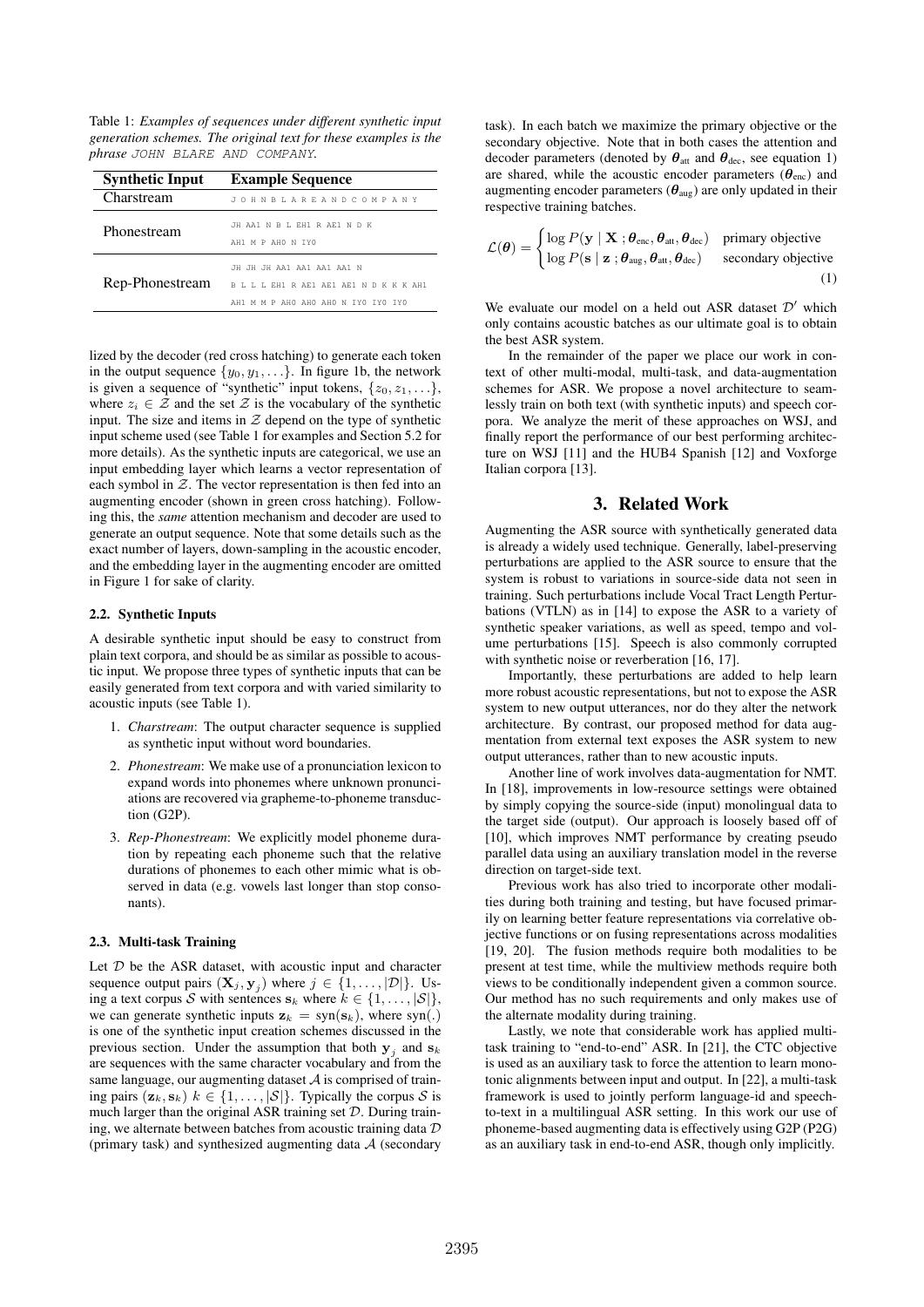# 4. Method

Our MMDA architecture is a straightforward extension to Attention-Based Encoder-Decoder network [23], which is described by components as follows.

#### 4.1. Acoustic Encoder

For a single utterance, the acoustic frames form a matrix  $X \in$  $\mathbb{R}^{L_x \times D_x}$  are encoded by a multi-layer bi-directional LSTM (biLSTM) with hidden dimension  $H$  for each direction,  $L_x$  and  $D_x$  being the length of the utterance in frames and the number of acoustic features per frame, respectively. After each layers' encoding, the hidden vectors of  $\mathbb{R}^{2H}$  are projected back to vectors of  $\mathbb{R}^H$  using a projection layer and fed as the input into the next layer. We also use a pyramidal encoder following [24] to down-sample the frame encodings and capture a coarsergrained resolution.

### 4.2. Augmenting Encoder

The augmenting encoder is a single-layer biLSTM – essentially a "shallow" acoustic encoder. As the synthetic input is symbolic (e.g. phoneme, character), we use an embedding layer which learns a real-valued vector representation for each symbol, thus converting a sequence of symbols  $z \in \mathcal{Z}^{L_z \times 1}$  into a matrix  $\mathbf{Z} \in \mathbb{R}^{L_z \times D_z}$ , where  $\mathcal{Z}$  is the set of possible augmenting input symbols,  $L<sub>z</sub>$  is the length of the augmenting input sequence and  $D_z$  is embedding size respectively. We set  $D_x = D_z$  to ensure that the acoustic and augmenting encoders work smoothly with the attention mechanism.

#### 4.3. Decoder

We used a uni-directional LSTM for the decoder [23, 25].

$$
\mathbf{s_j} = \text{LSTM}(\mathbf{y}_{j-1}, \mathbf{s}_{j-1}, \mathbf{c}_j)
$$
 (2)

where  $y_{j-1}$  is the embedding of the last output token,  $s_{j-1}$  is the LSTM hidden state in the previous time step, and  $c_i$  is the attention-based context vector which will be discussed in the following section. We omitted all the layer index notations for simplicity. The hidden state of the final LSTM layer is passed through another linear transformation followed by a softmax layer generating a probability distribution over the outputs.

#### 4.4. Attention Mechanism

We used Location-aware attention [26], which extends the content-based attention mechanism [23] by using the attention weights from the previous output time-step  $\alpha_{j-1}$  when computing the weights for the current output  $\alpha_i$ . The previous timestep attention weights  $\alpha_{i-1}$  are "smoothed" by a convolution operation and fed into the attention weight computation Once attention weights are computed, a weighted sum over encoder hidden states generates the the context vector  $c_i$ .

# 5. Experiments

#### 5.1. Data

We compared the proposed types of synthetic data by evaluating character and word error rates (CER, WER) of ASR systems trained on the Wall Street Journal corpus (LDC93S6B and LDC94S13B), using the standard SI-284 set containing ∼37K utterances or 80 hours of speech. We used the"dev93" set as a development set and selection criteria for the best model, which

was then evaluated on the "eval92" dataset. We also tested the performance of MMDA using the best performing synthetic input type on the Hub4 Spanish and Italian Voxforge datasets.

The Hub4 Spanish corpus consists of 30 hours of 16kHz speech from three different broadcast news sources [12]. We used the same evaluation set as used in the Kaldi Hub4 Spanish recipe [27], and constructed a development set with the same number of utterances as the evaluation set by randomly selecting from the remaining training data.

For the Voxforge Italian corpus, which consist of 16 hours of broadband speech, [13] we created training, development, and evaluation sets, by randomly selecting 80%, 10%, and 10% of the data for each set respectively, ensuring that no sentence was repeated in any of the sets. In all experiments we represented each frame of audio by a vector of 83 dimensions (80 Mel-filter bank coefficients 3 pitch features).

#### 5.2. Generating Synthetic Input

The augmenting data used for the WSJ experiments are generated from section (*13-32.1 87,88,89*) of WSJ, which is typically used for training language models applied during decoding. We made 3 different synthetic inputs for this section of WSJ. For *Charstream* synthetic input the target-side character sequence was copied to the input while omitting word boundaries. For *Phonestream* synthetic input we constructed phone sequences using CMUDICT to which 46k words from the WSJ corpus are added[28] as the lexicon as described in section 5.2. We trained the G2P on CMUDICT using the Phonetisaurus toolkit. For certain words consisting only of rare graphemes, we were unable to infer pronunciations and simply assigned to these words a single  $\langle \text{unk} \rangle$  phoneme. Finally, we filtered out sentences with more than  $1 \langle \text{unk} \rangle$  phoneme symbol, and those above 250 characters in length. The resulting augmenting dataset contained  $\sim 1.5M$  sentences.

In the *Rep-Phonestream* scheme, we modified the augmenting input phonemes to further emulate the ASR input by modeling the variable durations of phonemes. We assumed that a phoneme's duration in frames is normally distributed  $\mathcal{N}(\mu_p, \sigma_p^2)$  and we estimated these distributions for each phoneme from frame-level phoneme transcripts in the TIMIT dataset. For example, given a phoneme sequence like JH AA N (for the word "John"), we would sample a sequence of frame durations  $f_{p} \sim \mathcal{N}(\mu_{p}, \sigma_{p}^{2})$   $p \in \{\text{JH}, \text{AA}, \text{N}\}\$  and repeat each phoneme r times, where  $r = \max(1, \text{Round}(f_p)/4)$ . Dividing by 4 accounts for the down-sampling performed by the pyramidal scheme in the acoustic encoder.

The augmenting data for both Spanish and Italian was generated by using Wikipedia data dumps<sup>1</sup> and then scraping Wiktionary using wikt2pron<sup>2</sup> for pronunciations of all words seen in the text. We used the resulting seed pronunciation lexicon for G2P training as before and again filtered out long sentences and those with resulting  $\langle \text{unk} \rangle$  words after phonemic expansion of all words in the augmenting data. In order to generate the *Rep-Phonestream* data we manually mapped TIMIT phonemes to similar Italian and Spanish phonemes and applied the corresponding durations learned on TIMIT.

# 5.3. Training

We implemented our MMDA model on-top of ESPNET using the PyTorch backend [21, 29]. A 4 layer biLSTM with a "pyra-

<sup>&</sup>lt;sup>1</sup>https://dumps.wikimedia.org/backup-index.html

<sup>2</sup>https://github.com/abuccts/wikt2pron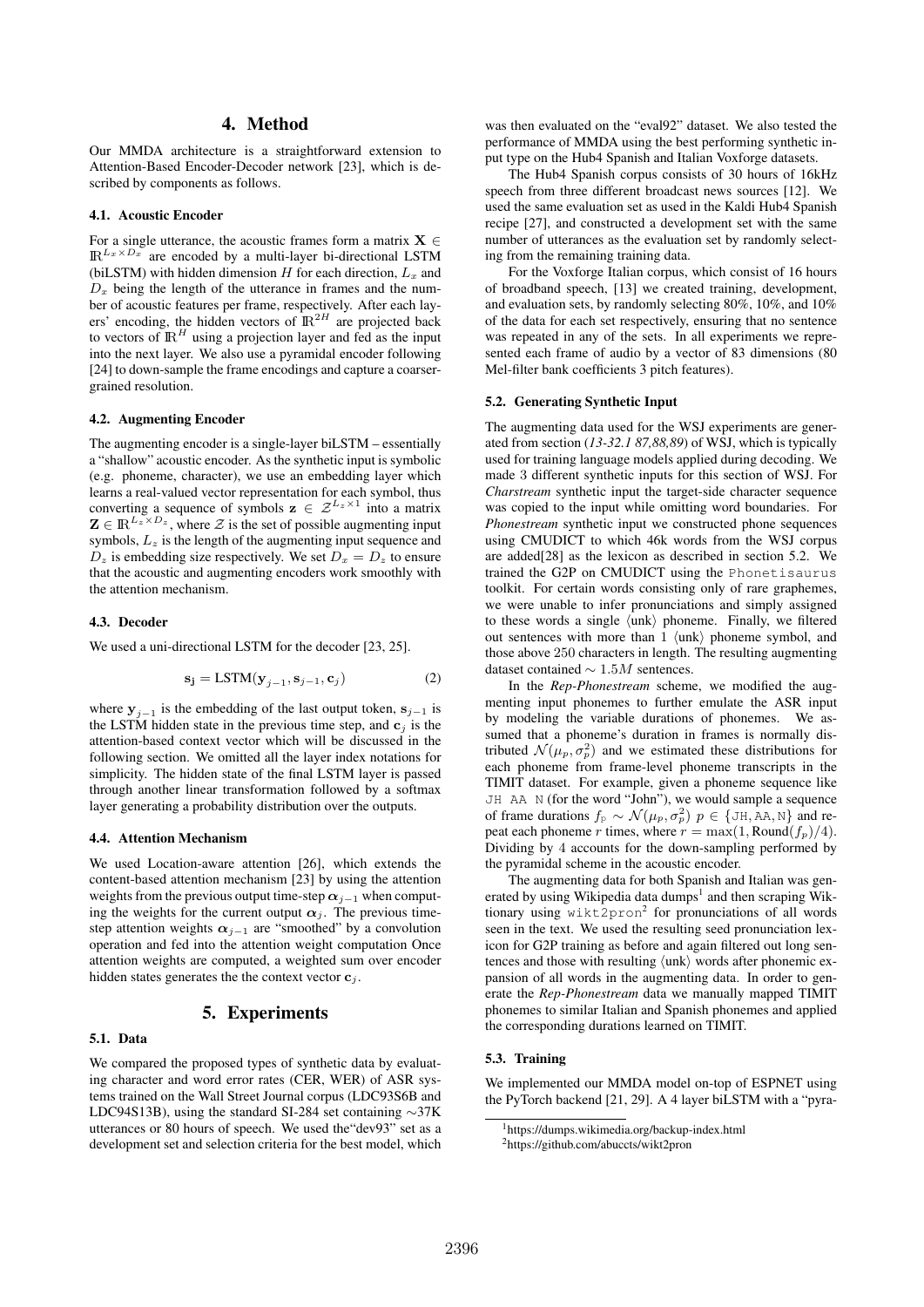Table 2: *Experiments on WSJ corpus using different augmentation input types (part 1). The best performing augmentation was then applied to Italian (Voxforge) and Spanish (HUB4) datasets (part 2 & 3 of the table).*

| Corpus           | <b>Augmentation</b>                                             | <b>CER</b><br>(eval, dev)                      | <b>WER</b><br>(eval, dev)                            |
|------------------|-----------------------------------------------------------------|------------------------------------------------|------------------------------------------------------|
| English<br>(WSJ) | No-Augmentation<br>Charstream<br>Phonestream<br>Rep-Phonestream | 7.0, 9.9<br>7.5, 10.5<br>7.4, 10.1<br>7.1, 9.8 | 19.5, 24.8<br>20.3, 25.7<br>20.4, 25.3<br>17.5, 22.7 |
|                  | $No$ -Augmentation + LM                                         | 7.0, 9.8                                       | 17.2, 22.2                                           |
|                  | Rep-Phonestream + LM                                            | 6.7, 9.4                                       | 16.0, 20.8                                           |
| Italian          | $No$ -Augmentation + $LM$                                       | 16.4.15.9                                      | 47.2, 46.1                                           |
| (Voxforge)       | Rep-Phonestream + LM                                            | 14.8, 14.5                                     | 44.3, 44.0                                           |
| Spanish          | $No$ -Augmentation + $LM$                                       | 12.6, 12.8                                     | 31.5, 33.5                                           |
| (HUB4)           | Rep-Phonestream + LM                                            | 12.1, 13.1                                     | 29.5, 32.6                                           |

midal" structure was used for the acoustic encoder [6]. The biL-STMs in the encoder used 320 hidden units (in each direction) followed by a projection layer. For the augmenting encoder, we used a single layer biLSTM with the same number of units and projection scheme as the acoustic encoder. No down-sampling was done on the augmenting input. Location-aware attention was used in all our experiments [26]. For WSJ experiments, the decoder was a 2-layer LSTM with 300 hidden units, while a single layer was used for both Spanish and Italian. We used Adadelta to optimize all our models for 15 epochs [30]. The model with best validation accuracy (at the end of each epoch) was used for evaluation.

For decoding, a beam-size of 10 for WSJ and 20 for Spanish and Italian was used. In both cases we restricted the output using a minimum-length and maximum-length threshold. The min and max output lengths were set as  $0.3F$  and  $0.8F$ , where F denotes the length of down-sampled input. For RNNLM integration, we trained a 2-layer LSTM language model with 650 hidden units. The RNNLM for each experiment was trained on the same sentences used for augmentation.

#### 5.4. Results

Table 2 (part 1) shows the ASR results on WSJ. Rep-Phonestream augmentation improved the baseline WER by a margin of 2%, while none of the other augmentations helped. This corroborates our intuition that data augmentation works better when synthetic inputs are similar to the real training data. Furthermore, we continued to observe gains in WER when an RNNLM was incorporated in the decoding process [8]. This suggests that while MMDA and LM have a similar effect, they can still be used in conjunction to extract further improvement.

The best performing synthetic input scheme was applied to Spanish and Italian, where a similar trend was observed. MMDA consistently achieved better WER and obtained small improvements in CER (see table 2, parts 2 and 3). The relative gains in English (WSJ) were higher than Spanish and Italian; we suspect the ad-hoc phone duration mapping we employed for these languages and mismatch in augmenting text data might have contributed to the lower relative gains.

We found that the Rep-Phonestream MMDA system tended to replace entire words when incorrect, while the baseline system incorrectly changed a few characters in a word, even if the resulting word did not exist in English (for WSJ). This behav-

Table 3: *Error type differences between the Rep-Phonestream MMDA trained system and the baseline system on WSJ (dev & test combined). "Nonsense errors" are substitutions or insertions that result in non-legal English words, e.g.* CASINO *substituted with* ACCINO *. "Legal errors" are errors that result legal English words, e.g.* BOEING *substituted with* BOLDING*.*

| <b>Augmentation</b>     | <b>Nonsense</b><br>errors % | Legal<br>$\text{errors}\%$ |
|-------------------------|-----------------------------|----------------------------|
| No-Augmentation         | 32.93                       | 67.07                      |
| $No$ -Augmentation + LM | 24.34                       | 75.66                      |
| Rep-Phonestream         | 24.99                       | 75.11                      |
| Rep-Phonestream + LM    | 20.25                       | 79.75                      |

ior tended to improve WER while harming CER. For example, in the WSJ experiments, the baseline substitutes QUOTA with COLOTA, while the Rep-Phonestream MMDA predicts COLORS. We verified this hypothesis by computing the ratio of substitutions and insertions resulting in nonsense words to the total number of such errors on the WSJ development and evaluation data for the baseline system and MMDA, both with and without RNNLM re-scoring. We see that RNNLM re-scoring actually behaves like MMDA in this regard (see Table 3).

# 6. Future Work

### 6.1. Enhancing MMDA

We identify three possible future research directions:

- (i) *Augmenting encoders:* More elaborate designs for the augmenting encoder could be used to generate more "speech-like" encodings from symbolic synthetic inputs.
- (ii) *Synthetic inputs:* Other synthetic inputs should be explored, as our choice was motivated in large part by simplicity and speed of generating synthetic inputs. Using something approaching a text-to-speech system to generate augmenting data may be greatly beneficial.
- (iii) *Training schedules:* Is the 1:1 ratio for augmenting and acoustic training ideal? Using more augmenting data initially may be beneficial, and a systematic study of various training schedules would reveal more insights. Furthermore, automatically adjusting the amount of augmenting data used also seems worthy of inquiry.

### 6.2. Applications

Our framework is easily expandable to other end-to-end sequence transduction applications, examples of which include domain adaptation and speech-translation. To adapt ASR to a new domain (or even new dialect/language), we can train on additional augmenting data derived from the new domain (or dialect/language). We also believe the MMDA framework may be well suited to speech-translation due to its similarity to backtranslation in NMT.

# 7. Conclusion

We proposed the MMDA framework which exposes our endto-end ASR system to a much wider range of training data. To the best of our knowledge, this the first attempt in truly endto-end multi-modal data augmentation for ASR. Experiments show promising results for our MMDA architecture and we highlight possible extensions and future research in this area.